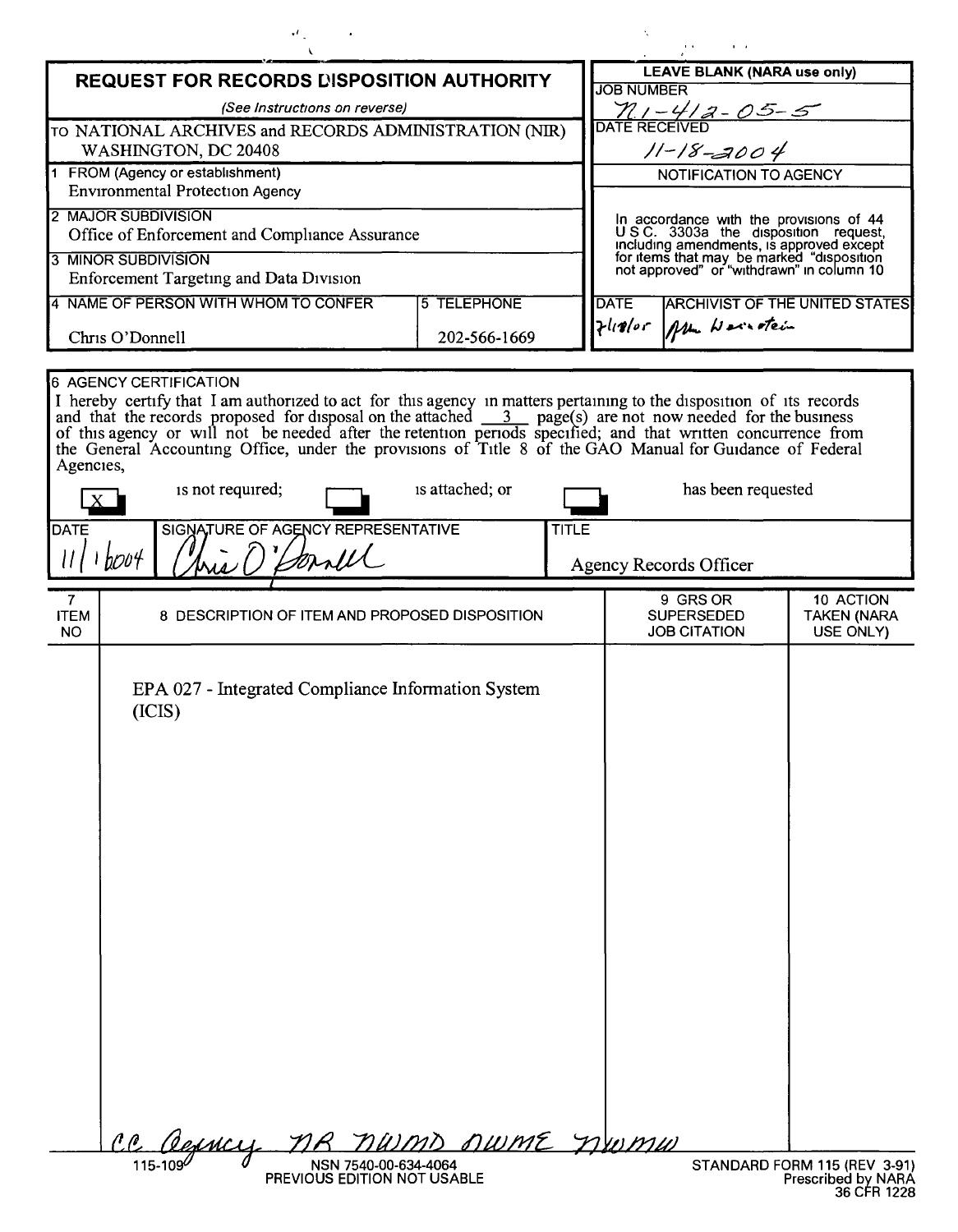# **EPA Records Schedule 027**

**Status:** Final,  $11/30/2009$ 

**Title:** Integrated Compliance Information System (lCIS)

**Program:** Enforcement and Compliance Assurance

**Applicability:** Agency-wide

Function: 108-025-08 - Compliance and Enforcement

### **NARA Disposal Authority:**

This schedule authorizes the disposition of the record copy in any media (media neutral), excluding any records already in electronic form. Records designated for permanent retention must be transferred to the National Archives in accordance with NARA standards at the time of transfer.

• N<sub>1</sub>-412-05-5

### **Description:**

The Integrated Compliance Information System (lCIS) is the core information management system supportmg the enforcement and compliance operations of the Office of Enforcement and Compliance Assurance (OECA). In addition, ICIS is replacing several older legacy programmatic systems, including the Permit Compliance System (PCS) which supports the National Pollutant DIscharge Elimination System (NPDES) program. The system is used for tracking federal enforcement and compliance and NPDES activities performed by the EPA headquarters and regional offices and state offices. Information in ICIS is made available to the public through the Enforcement Compliance History Online (ECHO) system. It also includes information on Tribal lands where enforcement activities may occur and NPDES data which is being transitioned from PCS to ICIS through a series of phased releases..

Input is entered by EPA regional office attomeys and engmeers from paper legal documents, the Case Conclusion Data Sheets, and inspection reports. Data in the system includes detailed facility information; compliance activities such as compliance monitoring, compliance determmation, deficiencies, incident descnptions, and enforcement descriptions. Incident descnptions include required notifications and citizen tips or complaints, enforcement actions, and reports. Enforcement descriptions include case mitiations, settlement information, and follow-up actrvities resultmg from the enforcement action The information for the NPDES program includes Permit data, Effluent Limits and Discharge Monitoring Report (DMR) data. The system also includes extensive reporting capabilities to extract the descnbed information.

The data from ICIS are made available to other EPA systems, includmg the Integrated Data for Enforcement Analysis (IDEA) system, the Online Targeting Information System (OTIS) for Government Agencies, ECHO, and the Facility Registry System (FRS) which are scheduled separately.

#### **Disposition Instructions:**

**Item a:** Electronic software program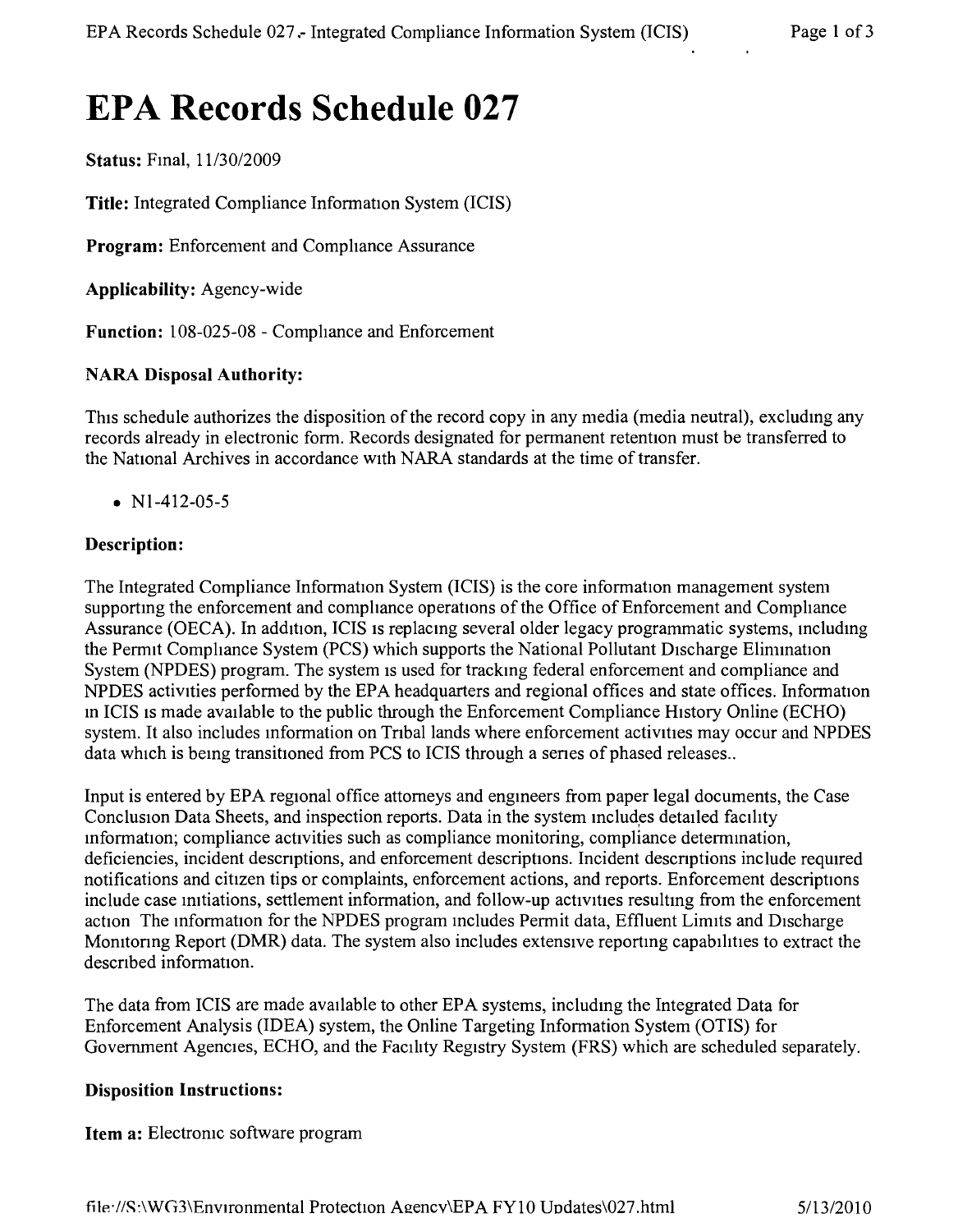This item is to be used only by the Office of Enforcement and Compliance Assurance, Enforcement Targeting and Data DIVision at Headquarters.

- Disposable
- Destroy when no longer needed to ensure access to, and use of, the electronic records throughout the authorized retention penod.

# Item b: Input

- Varies
- Follow instructions for EPA 171.

# Item c: Electromc data

This item is to be used only by the Office of Enforcement and Compliance Assurance, Enforcement Targeting and Data Division at Headquarters.

- Permanent
- Transfer to the National Archives after each major version change, as specified in 36 CFR 1235.44-1235.50 or standards applicable at the time,

## Item d: Output and reports

- Varies
- File with related records and follow instructions for the related records.

Item e: System documentation

This item is to be used only by the Office of Enforcement and Comphance Assurance, Enforcement Targetmg and Data Division at Headquarters.

- Permanent
- Transfer to the National Archives those records necessary to document how the system captures, mampulates, and outputs data, as specified in 36 CFR 1235.44-1235.50 or standards apphcable at the time. This documentation is to be transferred with the electronic data (item c).

# Guidance:

Records covered under items b and d are to be filed with the related records and dispositioned according to the instructions for the related records by the office mamtaming the records.

Superfund site-specific enforcement actions are covered by EPA 025; 011 site-specific enforcement actions are covered by EPA 480; and the remainder of enforcement actions are covered by EPA 207. See EPA 211 for compliance files.